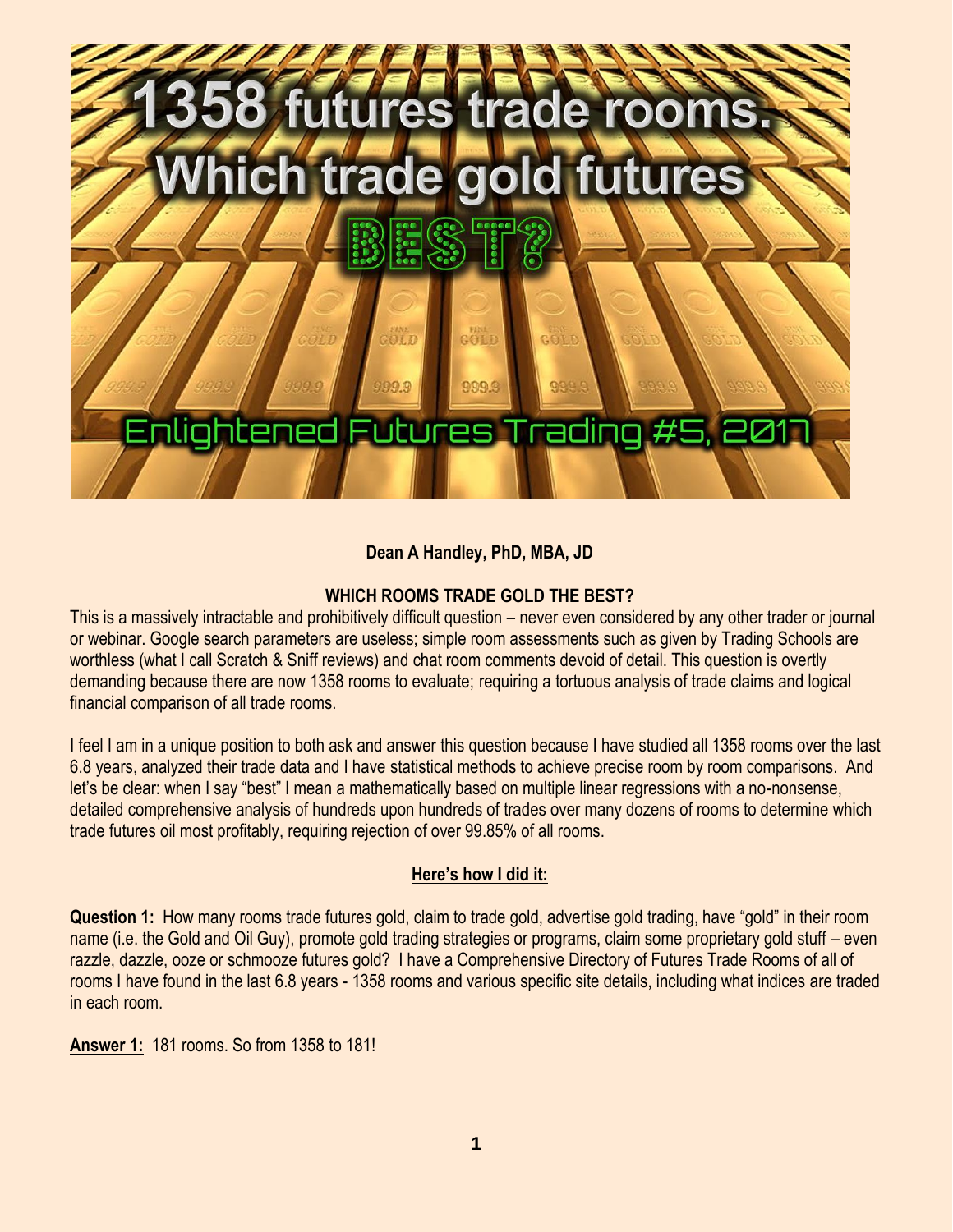**Question 2:** Which of these 181 rooms that trade, advertise, strategize, dazzle etc. futures gold *actually* post a track record, detailing number of trades per day, contracts per trade, gross P/L, sufficient to establish detailed trade stats?

**Answer 2:** Only 11 rooms post a track record of sufficient detail to determine trade stats. Understand I reject track records based on wins vs loses (childish really); percentage winning or hitting targets (just goofy); weekly summaries or monthly charts (these are summaries - not a track record); presented in video libraries (arrogant - as if we placed on the planet to watch them); records only available to members (I fire those rooms); withholding records saying private or confidential (ridiculous): records that are squirreled away in Top Step or some other trade system (like crawling over broken glass) or records that end more than 3-4 months ago (The Trading Clan).

For my inquires for track records of rooms that trade futures gold, I am not going to subject you to the dog & pony show I did for futures oil when I asked for a track record, but please indulge a few shenanigans that follow such a question:

- Chris The Gold & Oil Guy does not trade gold; is this not a stupid title then?
- *Sean - Golden Zone Trading – does not trade gold - so what is so golden about his zone?*
- *Anka - Trade Out Loud - became Oh So Silent when I contacted her about gold trading (go figure).*
- *Ken Calhoun (hot air site Daytrading University, as detailed i[n Bogus University\)](https://www.youtube.com/watch?v=jfxX-33mXVk&t=639s) has second site: Trade Mastery. Entirely devoted to trading oil and gold, where he does not trade oil or gold! Just ridiculous.*
- *Chris – Day Trade the World (so pretentious) – Just brain dead – asked to help – did nothing but hide.*

**Question 3:** Of those 11 rooms that post a track record, how many trade live – in real time, trading transparently using a price chart or DOM? Why do I need to see trades taken in real time? Well let me ask:

- What do you call a dance studio where they do not dance?
- What do you call a piano school where they do not play piano?
- What do you call a bowling league where they do not bowl?
- What do you call a trade room where they do not trade?

Many trade rooms do not trade and so are sales rooms. Many others hide their trades off screen (also sales rooms), for which I give them an F. I cannot learn what I cannot see nor can I verify or authenticate trades that are hidden from me.

**Answer 3:** Of these 11 rooms, only 1 room (imagine that). And understand that I firmly reject all rooms that trade using what I term "Tradeless Trades" meaning they talk, type, draw with lines or circles ([Gannacci Code;](https://www.youtube.com/watch?v=LatHy4nteZQ) [Trade Order Flow,](https://www.youtube.com/watch?v=II2Jek5vIpg) The Trader Institute), dots [\(Academy Day Trading\)](https://www.youtube.com/watch?v=08axGVVhf3E), alerts [\(Ace Trades\)](https://www.youtube.com/watch?v=O9r0yr9TFVM), typed trades [\(Diamond Setups\)](https://www.youtube.com/watch?v=DdVIL-eXUhk), partially hidden trades [\(Felton Trading;](https://www.youtube.com/watch?v=DdVIL-eXUhk) [Viper Trading\)](https://www.youtube.com/watch?v=ZDfJ0bwJZhM&t=249s), God's vision ([Fibonacci Inst\)](https://www.youtube.com/watch?v=CgnyQYyhdXM), telepathy, smoke signals or tom-toms but do not execute trades in real time. Using tradeless trades affords them great flexibility to modulate profits, soft talk stops, and strut like pompous fools for winning trades they never took. I do not accept surrogate communications as trades (AND neither does the CFTC) and I condemn any trade room that endorses a trade model that hides trades from me. I cannot learn what I cannot see nor can I verify or substantiate trade stats. It is never in our best interests to buy what we cannot see and do not know because it is hidden from us.

Moreover, a large number of gold trading rooms have gone OOB: Crude Oil Gold Trading Room; Golden Trade Zone; Trading Clan for example. Then there is David Kuvelas - Gold Trading Academy - a [vicious trader who](https://www.youtube.com/watch?v=uI84PozJ2yc) issues death threats, and has 5 [different rooms that are the same.](https://www.youtube.com/watch?v=uI84PozJ2yc) And still others trade gold at sparse rates (Equity Management Acad took 28 trades in 16 months). Search strategies like day trading futures gold, gold trading secrets and futures gold trading strategies generate pure garbage results. I contacted all the noteworthy rooms and reviewed their posted track records, and found many had profits in the range of \$30/3 contract trade which I am hesitant to consider as even 1 tick slippage is prohibitive. A number of rooms had fragmentary track records that were insufficient to permit detailed comparisons.